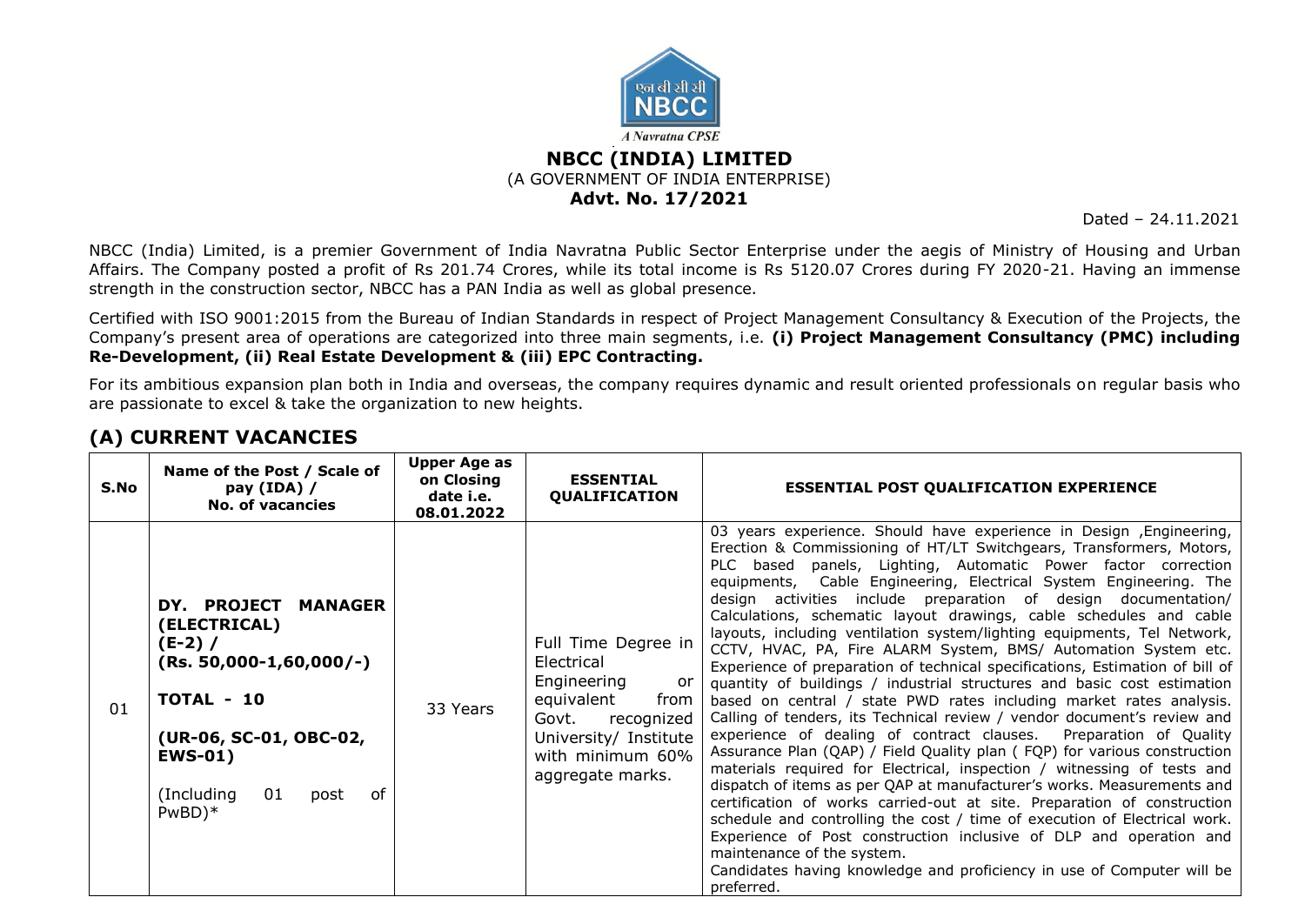| 02 | <b>TRAINEE</b><br><b>MANAGEMENT</b><br>(CIVIL)<br>$(E-1) /$<br>$(Rs. 40,000-1,40,000/-)$<br>TOTAL - 40<br>(UR-17, SC-06, ST-03,<br><b>OBC-10, EWS-04)</b><br>(Including<br>01<br>of<br>post<br>$PwBD$ <sup>**</sup> | 29 Years | Full time Degree in<br>Civil Engineering or<br>equivalent<br>from<br>Government<br>recognized<br>University/Institute<br>with minimum 60%<br>aggregate marks.       | <b>NIL</b> |
|----|---------------------------------------------------------------------------------------------------------------------------------------------------------------------------------------------------------------------|----------|---------------------------------------------------------------------------------------------------------------------------------------------------------------------|------------|
| 03 | <b>MANAGEMENT</b><br><b>TRAINEE</b><br>(ELECTRICAL) (E-1) /<br>$(Rs. 40,000-1,40,000/-)$<br>TOTAL - 15<br>(UR-07, SC-02, ST-01,<br><b>OBC-04, EWS-01)</b><br>01<br>(Including<br>of<br>post<br>$PwBD)$ ***          | 29 Years | Full Time Degree in<br>Electrical<br>Engineering<br>or<br>equivalent<br>from<br>Govt.<br>recognized<br>University/Institute<br>with minimum 60%<br>aggregate marks. | <b>NIL</b> |

\*For Civil discipline (S.No 02), the following category of disability has been identified for PwBD candidates. a) Locomotor Disability (OA, OL) including Leprosy cured, Acid Attack Victims and, Dwarfism, b) Deaf, Hard of Hearing, c) Multiple Disability – from amongst (a) & (b) above.

\*\*For Electrical discipline (S.No 01 & 03), the following category of disability has been identified for PwBD candidates. a) Locomotor Disability (OL) including Leprosy cured, Acid Attack Victims and, Dwarfism, b) Deaf, Hard of Hearing, c) Multiple Disability – from amongst (a) & (b) above.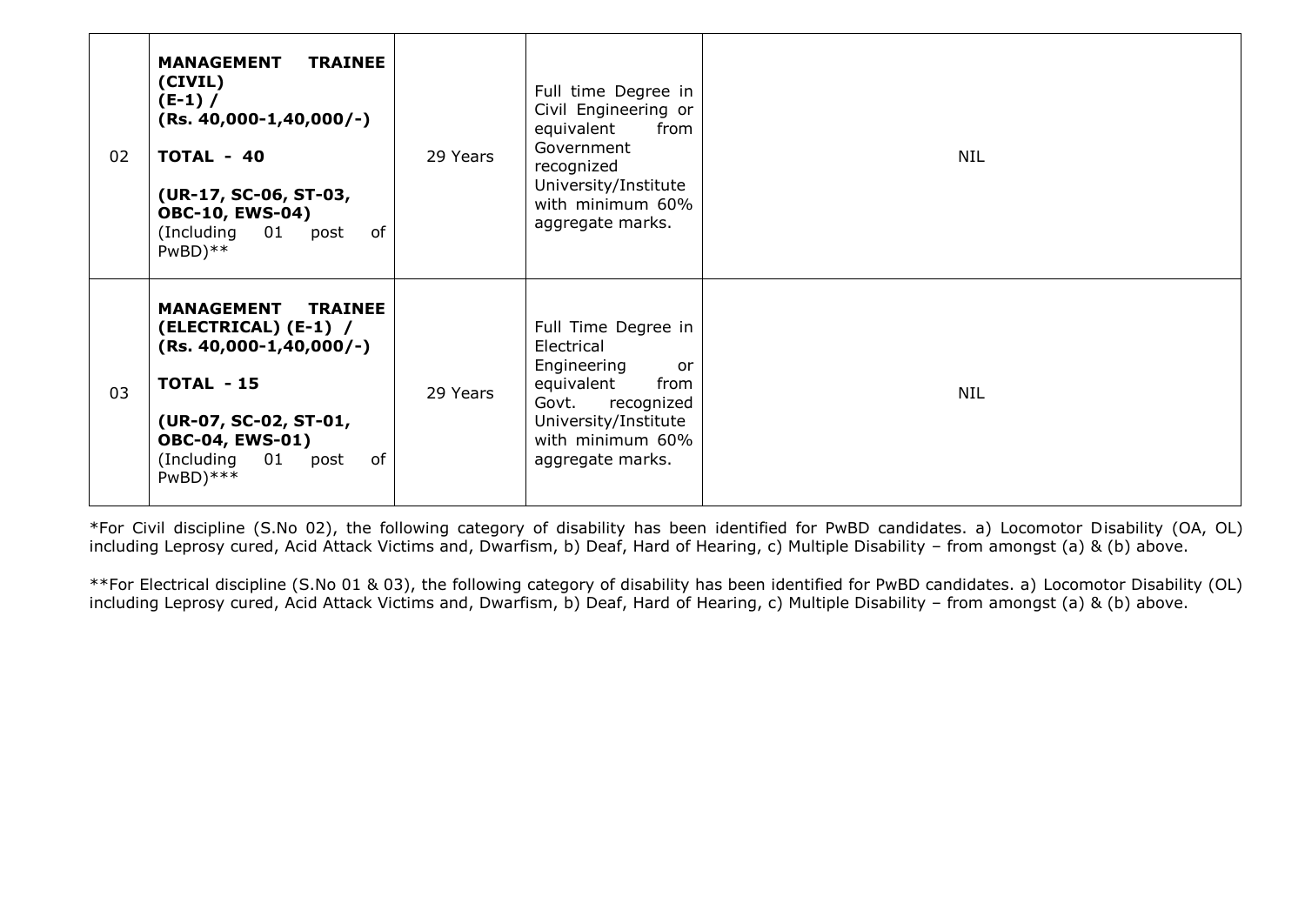# **(B) BACKLOG VACANCIES**

| S.<br><b>No</b> | Post / Level/ Scale of pay<br>(IDA) / No. of Vacancies                                                                      | <b>Upper Age</b><br>(Including<br>Age<br><b>Relaxation</b><br>as per<br>Govt.<br>guidelines)<br>as on<br><b>Closing</b><br>date i.e.<br>08.01.2022 | <b>ESSENTIAL</b><br><b>QUALIFICATION</b>                                                                                                                            | <b>ESSENTIAL POST QUALIFICATION EXPERIENCE</b>                                                                                                                                                                                                                                                                                                                                                                                                                                                                                                                                                                                                                                                                                                                                                                                                                                                                                                                                                                                                                                                                                                 |
|-----------------|-----------------------------------------------------------------------------------------------------------------------------|----------------------------------------------------------------------------------------------------------------------------------------------------|---------------------------------------------------------------------------------------------------------------------------------------------------------------------|------------------------------------------------------------------------------------------------------------------------------------------------------------------------------------------------------------------------------------------------------------------------------------------------------------------------------------------------------------------------------------------------------------------------------------------------------------------------------------------------------------------------------------------------------------------------------------------------------------------------------------------------------------------------------------------------------------------------------------------------------------------------------------------------------------------------------------------------------------------------------------------------------------------------------------------------------------------------------------------------------------------------------------------------------------------------------------------------------------------------------------------------|
| 04              | <b>PROJECT MANAGER (CIVIL)</b><br>$(E-3)$<br>IDA Pay scale -<br>Rs. 60,000-1,80,000/-<br>No. of Post - 01<br>(PwBD-HH-01)   | Gen./EWS-<br>47 Years<br>OBC (NCL)-<br>50 Years<br>SC/ST-<br>52 Years                                                                              | Full time Degree in Civil<br>Engineering or<br>equivalent from<br>Government recognized<br>University/Institute<br>with 60 % aggregate<br>marks.                    | 06 years experience in the field of PMC/EPC/ Real Estate/Infrastructure.<br>The candidate should have relevant experience in construction related<br>activities i.e. execution / supervision of construction works involving<br>earthwork, piling, road works, underground piping, building works, RCC<br>works, like deep foundations, foundation of structures for heavy<br>equipment, structural steel works for industrial buildings, technological<br>structure and large value civil engineering projects etc. Candidate should<br>have handled contract, closing of projects. Knowledge of ISO<br>requirements for Quality Management System and HSE requirements at<br>project sites will be an added advantage. Alternatively candidate should<br>have experience in design, Coordination with various agencies involved<br>like client, consultants, contractors, Estimation, Tendering, Rate analysis<br>and Contract Management of construction Projects etc. Knowledge of<br>CPWD conditions of contract and Specifications will be an added<br>advantage.<br>Candidates having proficiency in use of Computer will be preferred. |
| 05              | <b>SR. STENOGRAPHER</b><br>$(S-2)$<br>IDA Pay scale -<br>Rs. 24,640/-<br>(Open Ended)<br>No. of Post - 01<br>{OBC (NCL)-01} | OBC (NCL)-<br>28 Years                                                                                                                             | Graduate in any<br>stream.<br>Stenography/Typing<br>speed in English 110/50<br>wpm<br><b>OR</b><br>Stenography/Typing<br>speed in Hindi 100/40<br>wpm respectively. | 2 years previous experience in line.                                                                                                                                                                                                                                                                                                                                                                                                                                                                                                                                                                                                                                                                                                                                                                                                                                                                                                                                                                                                                                                                                                           |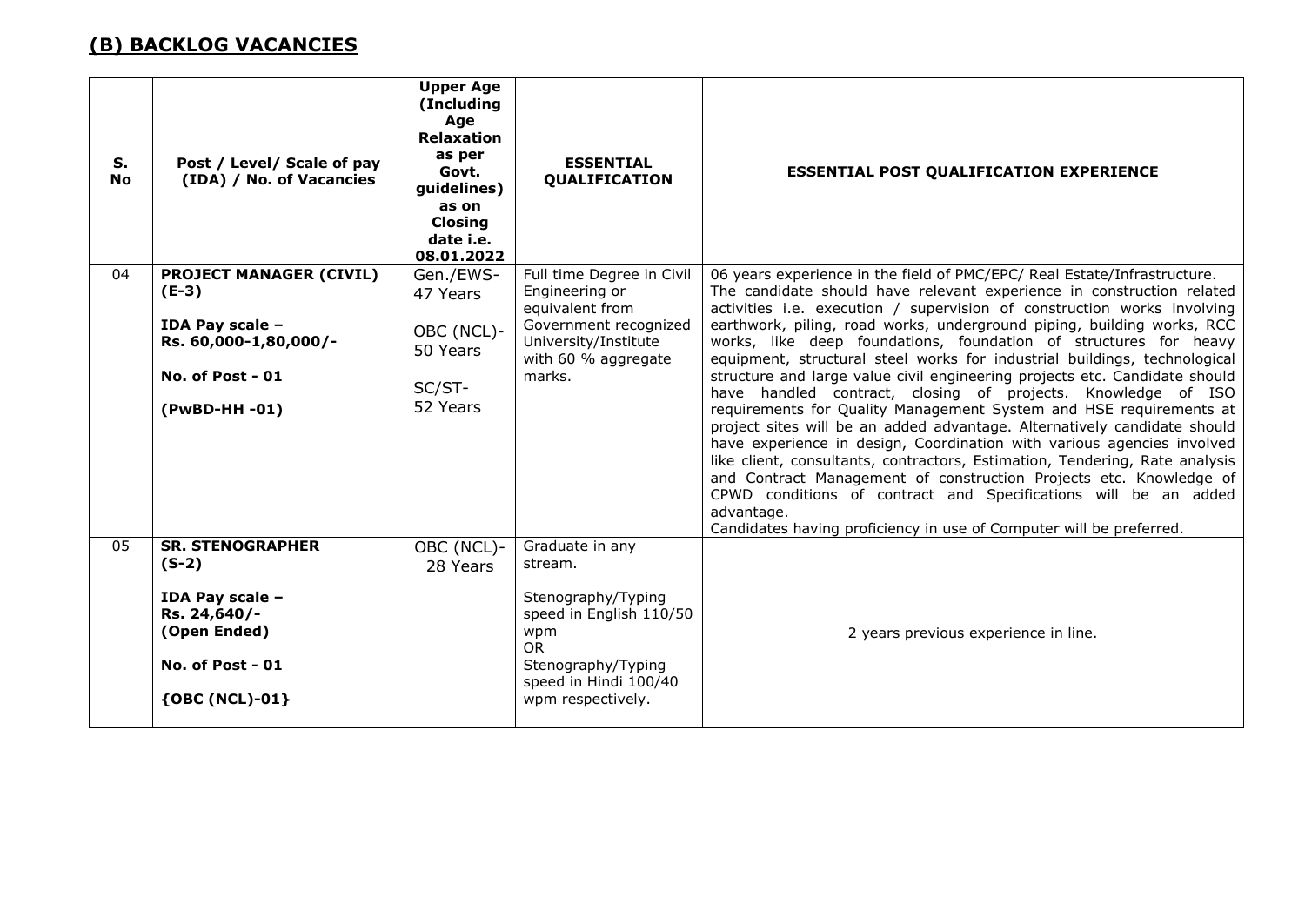| 06 | <b>OFFICE ASSISTANT</b><br>(STENOGRAPHER) (W-3) | OBC (NCL)-<br>25 Years | Graduate in any<br>stream.                                      |     |
|----|-------------------------------------------------|------------------------|-----------------------------------------------------------------|-----|
|    | IDA Pay scale -<br>Rs. 18,430/-<br>(Open Ended) |                        | Stenography/Typing<br>Speed in English 70/35<br>wpm             | Nil |
|    | No. of Post $-03$                               |                        | <b>OR</b>                                                       |     |
|    | ${OBC (NCL)-03}$                                |                        | Stenography/Typing<br>speed in Hindi 70/30<br>wpm respectively. |     |

### **PROCEDURE FOR APPLYING**

Candidates are required to read the **GENERAL INSTRUCTIONS** before filling up the online application form.

The Candidates are required to apply online. The relevant link for online application will be made available from **10:00 hrs on 09.12.2021 under the head "CAREER within Human Resources" on NBCC website i.e. www.nbccindia.com. Final Online submission of application will be open till 17:00 hrs on 08.01.2022** No other means/mode of application shall be accepted.

| <b>Opening Date for Online Registration</b> | 09.12.2021 from 1000 hrs |
|---------------------------------------------|--------------------------|
| <b>Closing Date of Online Registration</b>  | 08.01.2022 upto 1700 hrs |

Before filling application online, candidates should keep ready scanned copy of –

- i. Passport size Photograph (Size 40 KB to 100 KB) & Signature in jpg/jpeg format (Size 20 KB to 50 KB).
- ii. SC/ST/OBC (NCL)/EWS/PWD certificate, if applicable. (Size 100 KB to 300 KB).
- iii. Valid GATE-2021 Score Card. (Size 100 KB to 300 KB) For post S.No 02 & 03 only.
- iv. Matriculation/ Secondary certificate as proof of date of birth.
- v. All necessary Pass Certificates and Mark Sheets of Essential Educational Qualifications which makes you eligible for the post and other qualifications, if any.
- vi. All Post Qualification Experience Certificate (including from present employer) indicating clearly the date of joining and relieving of the posts (e.g. Experience Certificate, Last 3 months Pay Slip, Form-16, Joining/Relieving Order etc).

Candidates must keep their e-mail ID in operation at least for one year. Fill in the online form with all the relevant details. Upload scanned copy of the photograph; signature, SC/ST/OBC (NCL)/EWS/PWD certificate, (if applicable) & GATE-2021 Scorecard (if applicable), all the Essential educational & post qualification experience documents, (if applicable) as mentioned above. Candidates should ensure that the relevant details viz. Name, Date of Birth, Address, etc. entered in NBCC online application form is correct. Detailed procedure regarding payment of fee is explained under "PAYMENT OF APPLICATION FEE".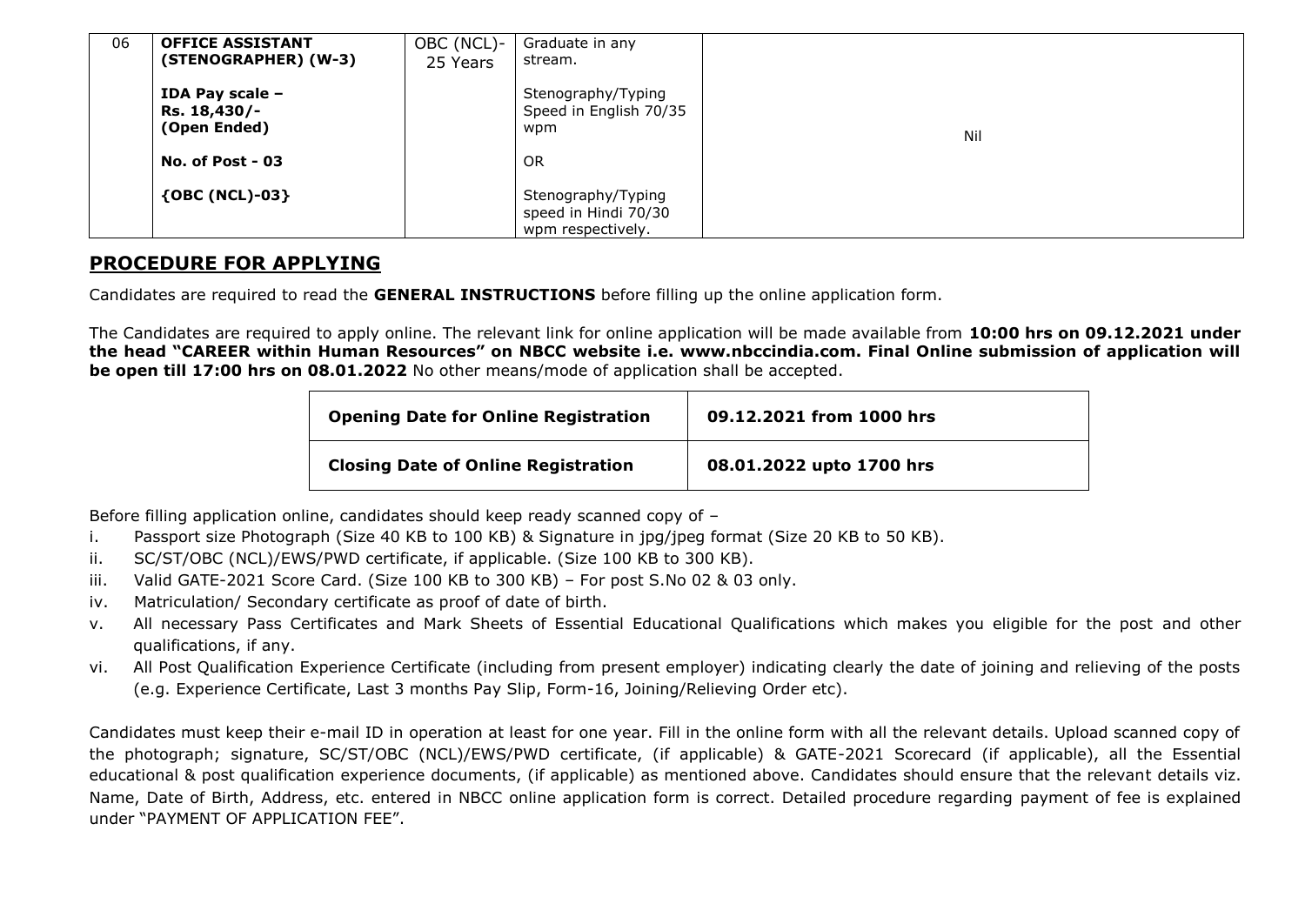## **PAYMENT OF APPLICATION FEE**

- 1. Applicants/Candidates are required to pay a non-refundable amount of
	- i. **Rs. 1000/-** for the Post at S.No. 01 i.e. Dy. Project Manager (Electrical).
	- ii. **Rs. 500/-** for the Posts at S.No. 02 & 03 i.e. Management Trainee (Civil) & Management Trainee (Electrical).
	- iii. NIL for Backlog Posts mentioned at S.No 04, 05 & 06 i.e. Project Manager (Civil), Sr. Stenographer & Office Assistant (Stenographer)

Candidates will be levied tax/charge from their transaction bank, (as applicable). SC, ST, PWD & Departmental candidates are exempted from payment of application fee.

- 2. Candidates are required to make application fee payment through debit card/credit card/net-banking. The candidates will be automatically redirected to make online payment (wherever fee is applicable), once the form is successfully completed.
- 3. No other mode of payment will be accepted. Application fee once paid will not be refunded under any circumstances. Candidates are therefore requested to verify their eligibility before payment of application fee.

#### **SELECTION PROCEDURE**

## **For the Posts at S.No 01 & 04 i.e. DY. PROJECT MANAGER (ELECTRICAL) & PROJECT MANAGER (CIVIL)**

The selection criteria will be by way of Personal Interview. Decision of NBCC will be final in this regard.

Selected Candidates will be entitled for remuneration consisting of Basic Pay, DA (on IDA pattern), HRA, Perks & Allowances under Cafeteria Approach, & Performance Related Pay (PRP). In addition to this CPF, Medical facility for self and dependents, Gratuity, Leave encashment is paid as per the rules of the Company.

### **For the Posts at S.No 02 & 03 i.e. MANAGEMENT TRAINEE (CIVIL) & MANAGEMENT TRAINEE (ELECTRICAL)**

- a. **Candidates who have appeared for GATE-2021 examination are only eligible to apply for the said post.**
- b. Candidates are required to furnish valid score card of Graduate Aptitude Test in Engineering (GATE) of the respective discipline i.e. Civil Engineering or Electrical Engineering.
- c. On the basis of valid GATE-2021 score, candidates will be shortlisted for Personal Interview in order of category wise merit list. The final selection would be done on the basis of total marks secured (GATE Score and Personal Interview) by the candidates.
- d. **PLACEMENT -** Selected & appointed candidates will undergo comprehensive on the job training during the probation period of one year. Upon successful completion of training, they will be confirmed at E-1 level on the post of Sr. Project Executive in the IDA pay scale of Rs. 40,000 - 1,40,000/- subject to fulfilling the required performance related / other criterion.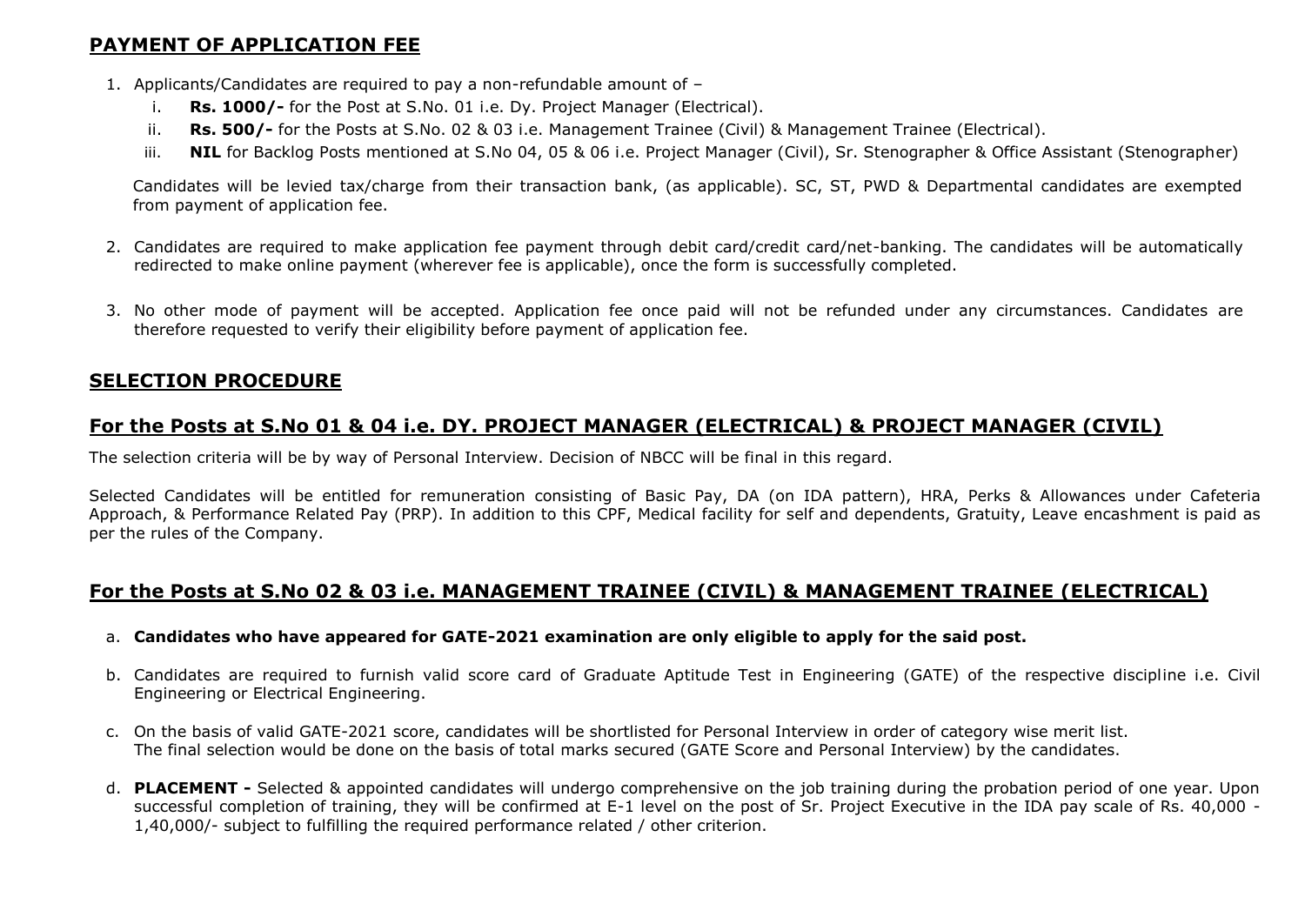- e. **REMUNERATION -** During the training / probation period, Management Trainees will be eligible for remuneration consisting of Basic Pay, DA (on IDA pattern), HRA and Perks & Allowances under cafeteria approach. Upon confirmation, besides Basic Pay, DA, HRA and Perks & Allowances, the employees will also be entitled for Performance Related Pay (PRP). In addition to this CPF, Medical facility for self and dependents, Gratuity, Leave encashment is paid as per the rules of the Company.
- f. **SURETY BOND -** A Surety Bond will be obtained from the candidates upon their appointment as Management Trainee to ensure that they serve the Company for at least 3 years or pay liquidated damages amounting to Rs. 1,50,000/- (Rupees One lakh fifty thousand only) in case they resign earlier.

#### **For Post mentioned at S.No 05 & 06 i.e. SR. STENOGRAPHER & OFFICE ASSISTANT (STENOGRAPHER)**

Candidates applying for the posts at S.No. 05 & 06 will be required to appear for the Skill Test to be held at New Delhi only. Decision of NBCC will be final in this regard.

The names of shortlisted candidates will be displayed on www.nbccindia.com under the head **"CAREER within Human Resources".** Separate individual e-mails will be sent to the shortlisted candidates. After the final selection, the "Offer of Appointment" shall be issued to the selected candidates. Selected candidates will be on probation for one year.

| Post at<br>S.No | <b>Name of the Post</b>                   | <b>Selection Process</b>             | Weightage              |
|-----------------|-------------------------------------------|--------------------------------------|------------------------|
|                 | DY. PROJECT MANAGER (ELECTRICAL)          | Personal Interview                   | 100%                   |
| $\overline{2}$  | MANAGEMENT TRAINEE (CIVIL)                | GATE 2021 Score & Personal Interview | 70% & 30% respectively |
| 3               | MANAGEMENT TRAINEE (ELECTRICAL)           | GATE 2021 Score & Personal Interview | 70% & 30% respectively |
| 4               | PROJECT MANAGER (CIVIL) - Backlog         | Personal Interview                   | 100%                   |
| 5               | SR. STENOGRAPHER - Backlog                | <b>Skill Test</b>                    | 100%                   |
| 6               | OFFICE ASSISTANT (STENOGRAPHER) - Backlog | Skill Test                           | 100%                   |

Post wise Selection process will be as under -

#### **GENERAL INSTRUCTIONS:**

**1.** Candidate should read the complete advertisement carefully & ensure that he /she fulfills the eligibility criteria for the posts advertised in all respects.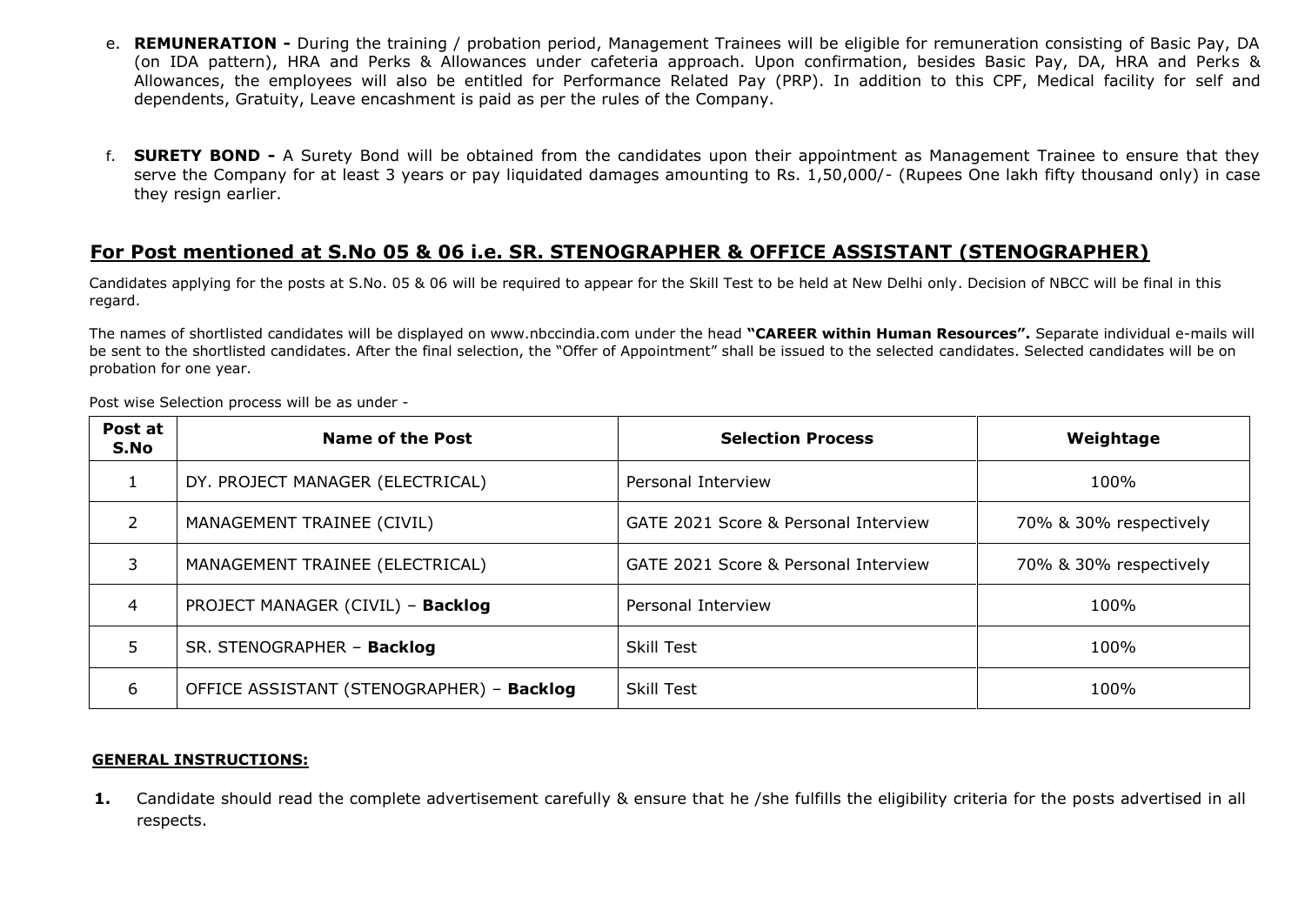- **2.** Candidates applying for more than one post should apply separately for each post.
- **3.** Candidates are advised to give specific, correct, full information. All original certificates/documents in support of information furnished in the application form are to be produced at the time of verification of documents, failing which the candidate will be disqualified. Candidature is liable to be rejected at any stage of recruitment process or after recruitment or joining, if any information provided by the candidate is found to be false or is not found in conformity with eligibility criteria mentioned in the advertisement.
- **4.** Incomplete application will be summarily rejected. Any request to add additional information in application form after the application has been submitted shall not be entertained in any condition.
- **5.** Persons with benchmark disabilities as mentioned above can also apply for the above post in accordance with government of India guidelines in force. Disability of applicants applying against the posts reserved for disabled persons should not be less than 40%.
- **6.** The upper age limit indicated at S.No 01-03 is for unreserved category candidates. Age relaxation for SC/ST/OBC (NCL)/Persons with Disabilities (PWD) will be as per Government guidelines in this regard. SC/ST/OBC (NCL)/PWD candidates are required to upload scanned copy of their caste / disability certificate (as applicable) along with the application form. Age Relaxation for Ex-Serviceman will be service rendered in the Armed forces plus 03 years. Internal candidates (NBCC India Ltd) will be given age relaxation of five years provided they have at least three years of service left before superannuation. Candidates from reserved category such as SC/ST/OBC (NCL) can also apply against the unreserved posts. However, age relaxation will not be allowed to such category candidates against unreserved posts.
- **7.** In case of variation in name / surname / name spelling mentioned in the application with that in the respective certificates pertaining to education / professional qualification / caste / etc., the applicant shall be required to submit a certificate from SDM or equivalent to this effect along with the respective documents at the time of verification of documents, failing which the candidature shall be liable to be cancelled. In case of change of surname of female after her marriage, the candidate is required to furnish marriage certificate and notarized affidavit in this regard.
- **8.** Relaxation of standard in selection against reserved vacancies if sufficient number of reserved category persons is not available on the basis of laid down general standards, the general standards could be relaxed suitably to fill up the reserved posts.
- **9.** The cut-off date for determining the age limit shall be the closing date of submission of online application. The date of declaration of result / issuance of mark sheet shall be deemed to be the date of acquiring the qualification and there shall be no relaxation on this account.
- **10.** Candidates working in Government, Semi-Government Organization/Public Sector Undertakings and Autonomous Bodies should apply through proper channel or furnish "NO OBJECTION CERTIFICATE" at the time of Interview. However, in the event of difficulty in forwarding the application through proper channel/getting NOC from their parent department, they may submit an undertaking at the time of Interview that they will produce proper relieving order from their organization, in case selected; otherwise they will not be allowed to join.
- **11.** Selected candidates will be required to serve in any part of India or abroad including its subsidiaries & JV companies as per the discretion/requirement of the Company.